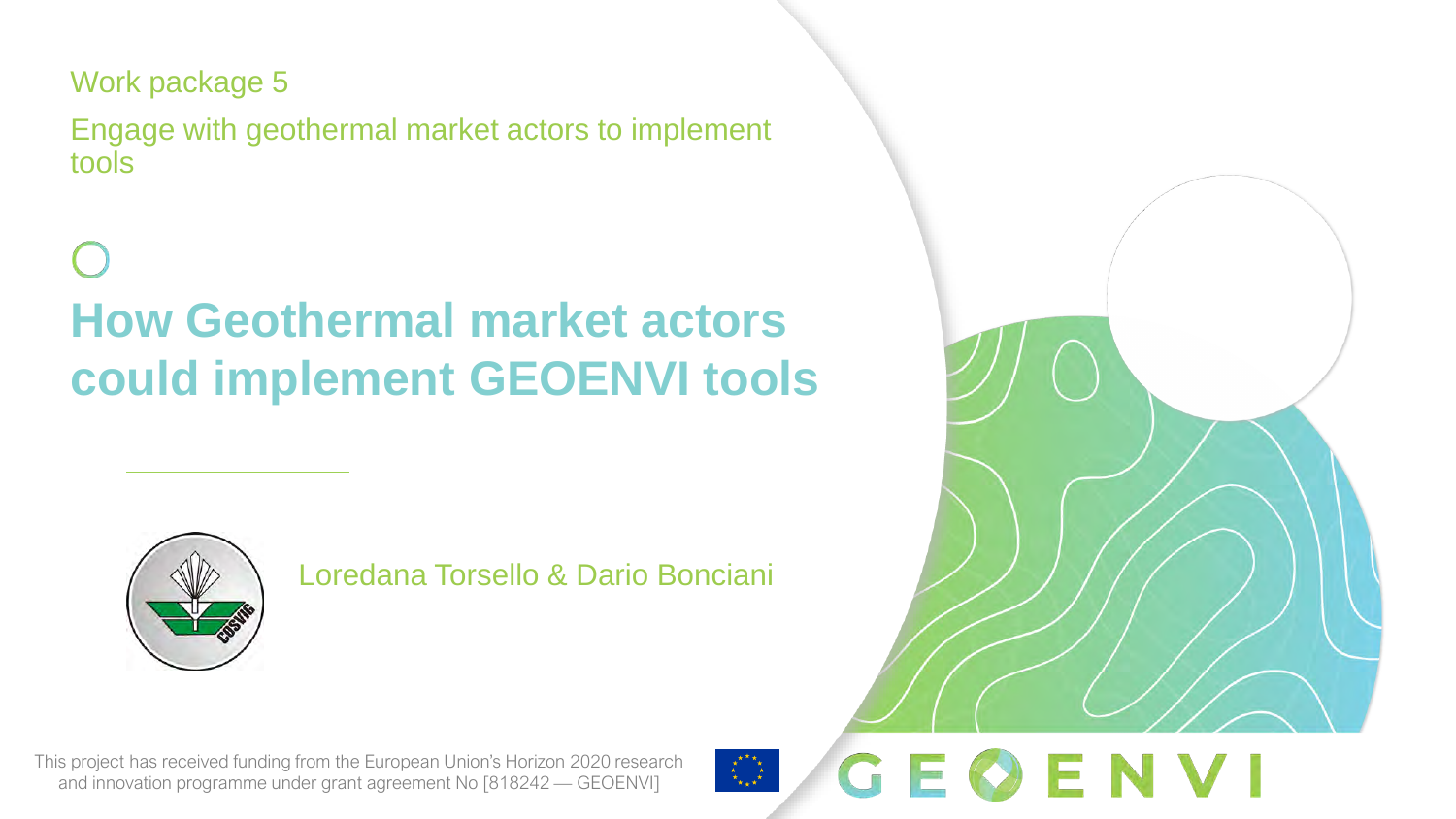### / **Geothermal market actors play a crucial role in spreading out the LCA culture**

- We would like to ensure a broad implementation of the final **adoption of LCA approach**.
- **Stakeholder engagement** is an key factor to guarantee that
	- the proposed recommendations/changes are going to bring growth to geothermal energy exploitation
	- they will be sustainable for long term, keeping in mind to ensure the **environmental sustainability of a geothermal project life cycle**.
- Accordingly, different engagement scenarios are going to be carried out for some targeted stakeholders.
- The first step is to map relevant **geothermal market actors** in the countries listed in the case study, and other relevant EU countries. These stakeholders are all parties that affect or are affected by geothermal activities and their mapping will be carried out to identify their entity and relationship with geothermal energy and projects.
- After mapping, stakeholders will be involved and stimulated through informative materials on GEOENVI and on the opportunities to become aware about a **simplified LCA protocol** to be applied to further specific geothermal case studies.
- To be able to successfully implement the recommendation developed in previous stage of Geoenvi, specific tools and communication measures are going to be developed according to the engagement scenario.
- Recommendations will allow to follow **harmonized guidelines and to assess environmental impacts**, with the final aim of improving the whole sustainability performance of geothermal projects.
- The adoption of these recommendations will also be promoted, when possible, by incentive mechanisms.
- Identified draft tools will be tested and improved according to stakeholder feedbacks, which will be asked to endorse these instruments.
- The objective is indeed to see **market actors adopting the GEOENVI toolkit (methods and models) for environmental impact assessments and on life cycle assessment approaches**.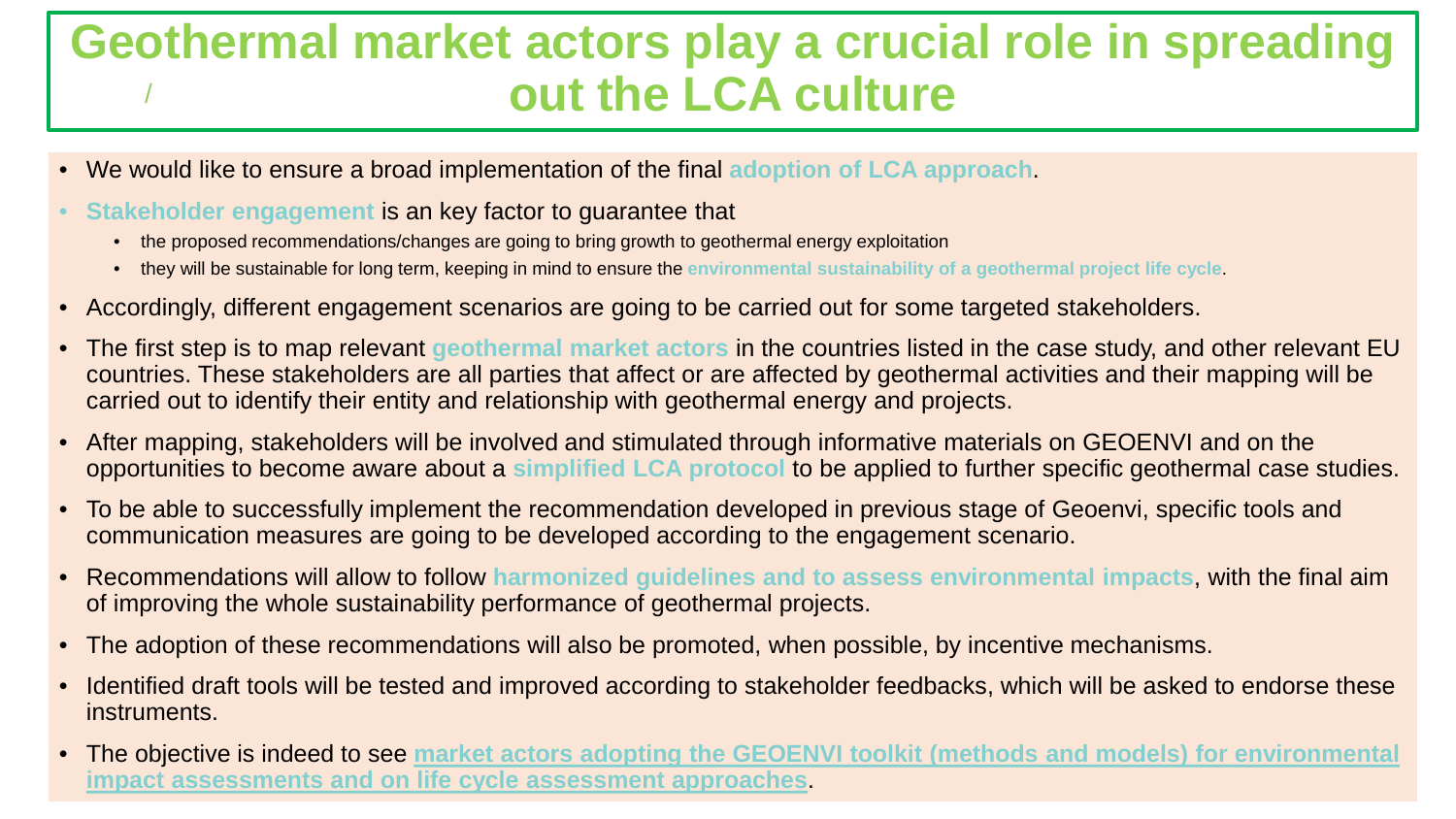# **Objectives: Implementation of the final adoption of GEOENVI toolkit**

#### • **Mapping relevant geothermal market actors**

- i.e. Stakeholders affecting/affected by geothermal activities
- Identify their entities and relationships with geothermal energy and projects.
- **Stakeholder engagement is important to guarantee:**
	- **the proposed recommendations/changes are going to bring growth to geothermal energy** exploitation
	- the environmental sustainability of a geothermal project life cycle.
- **Prepare and distribute informative and communication materials on GEOENVI and benefits.**
- **Recommendations and harmonized guidelines in estimating environmental impacts, to improve the whole sustainability performance of geothermal projects.** 
	- $\rightarrow$  Incentive mechanisms would be helpful.
- **Test and improve draft tool according to stakeholder feedbacks** 
	- endorsement of final propose tools.
- **Look for market actors adopting the GEOENVI toolkit (methods and models) for environmental impact assessments and on life cycle assessment approaches.**

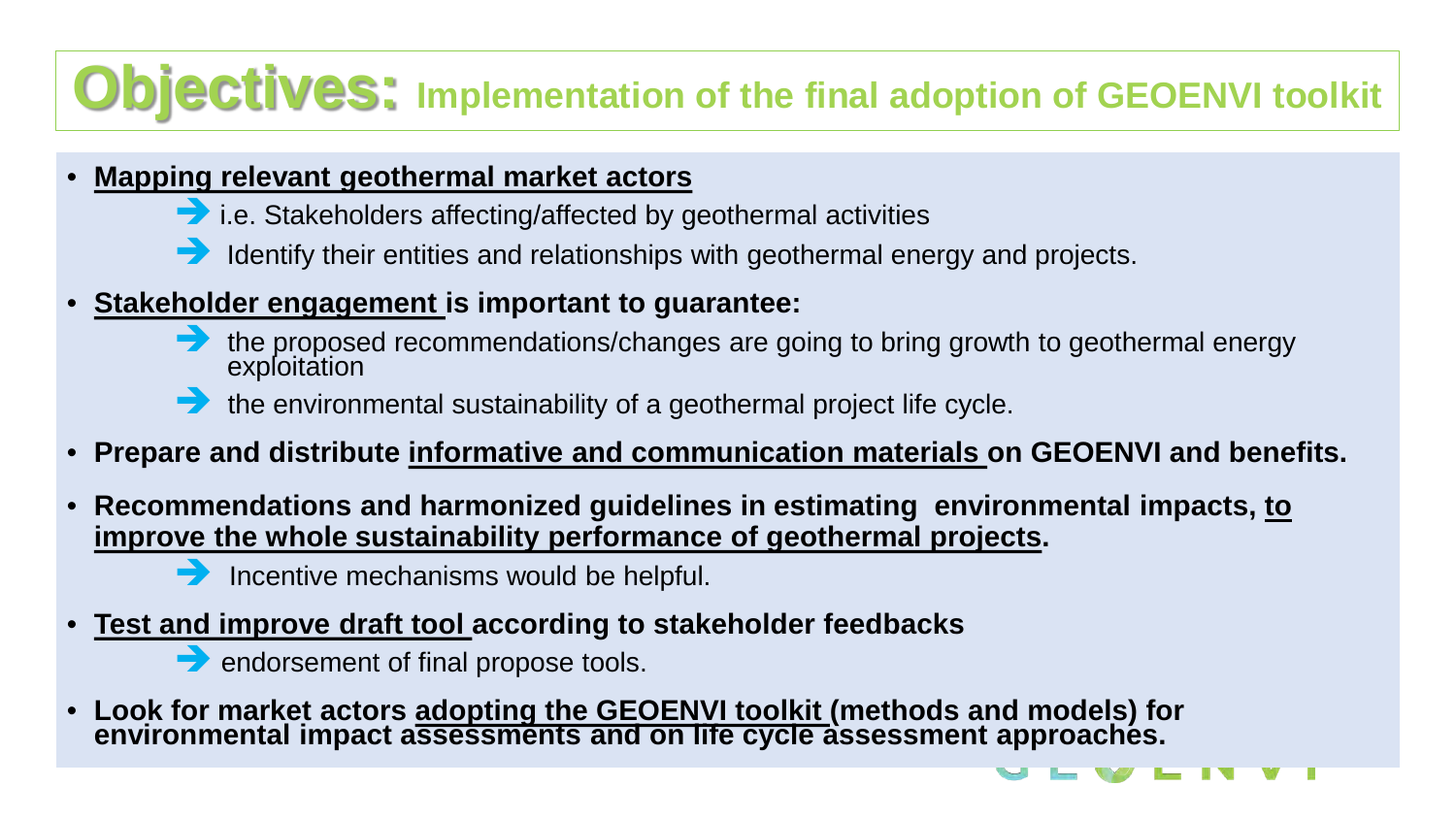# **Task 5.1: Geothermal market actors mapping**

**(GEORG) (months 6-15)**

- **Mapping** focused on stakeholders having **highest potential** towards the achievement of project.
- **Identify**  $\rightarrow$  stakeholders and their relationships with geothermal projects.
	- past known experiences with the stakeholders that are relevant to the engagement strategy
	- i.e. geothermal developers, sub-contractors (drilling companies) and investors.
- **Evaluate** Their relevance to the regulations **their openness to changes.** 
	-
- **Engagement scenarios** carried out for certain stakeholders.
	- This could include training, workshop, data collaboration, capacity building, etc.
- **Impact on the adoption of the LCA** methodology, in terms of additional head count for stakeholders.
- All the partners will map the **key stakeholders** within the overarching European geothermal energy market:

project developers and operators (including energy cooperatives),  $\rightarrow$  services companies,  $\rightarrow$ NGOs, public &  $\rightarrow$  private financial institutions national-european and international,  $\rightarrow$  education bodies,  $\rightarrow$  journalists,  $\rightarrow$  representative from the civil society.

• They will be invited to join the **webinar** (by EGEC, on month 10) to present first results on WP2.

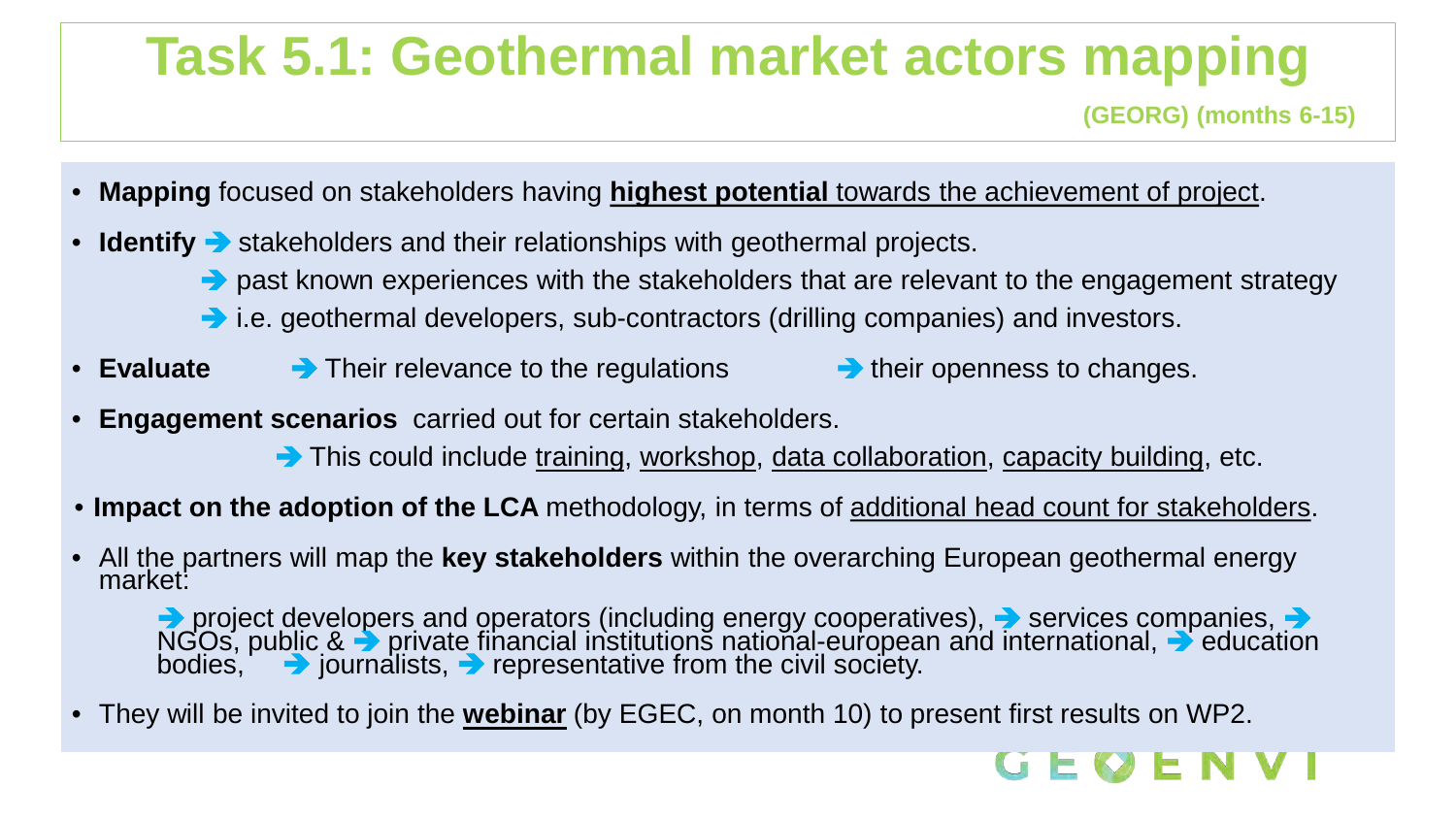### cycle assessment approaches, and environmental impact methodologies of **Task 5.2: Towards the adoption of the recommendation for European life geothermal (OS) (months 16-30)**

- **Task 3.4: one workshop per key region to test the interest towards the simplified model (around month 18)**
- 1. Select 2-3 stakeholders per region > committed in adopting the guidelines and the protocol for the simplified models.
- 2. Committed stakeholders will participate to **a training seminar** to explain and make available the adoption of these guidelines **a** one per country,  $\rightarrow$  organized by national lead partners and COSVIG for Italy - month 21

Training materials: Video training, brochures and other communication measures translated in national languages (by EGEC and COSVIG)

**3. Test Period**: tests on the proposed tools for LCA (from WP3) are going to be performed (months 22 to 25).

A web-based platform (by OS), in the project's website, where stakeholders can upload their simplified model LCA implementation results. **the example of the test period and validating the result.** The result.

Thanks to feedbacks from the stakeholders,  $\rightarrow$  improvement of the models,  $\rightarrow$  to update the guidelines and the protocol

- 4. Feedback report: At the end of the test period reports are going to be composed and distributed back to the stakeholders and the decision makers. During the transition period, one trained expert will be the contact point for stakeholders' question.
- **5. Initiating transition period:**  $\rightarrow$  the changes are going to be spread to other European countries.
	- To a faster transition spreads to the European community, the inventories obtained will be integrated to Ecovinvent database (or other database).
		- In this phase changes are going to be spread also to other European countries, in liaison with EGEC.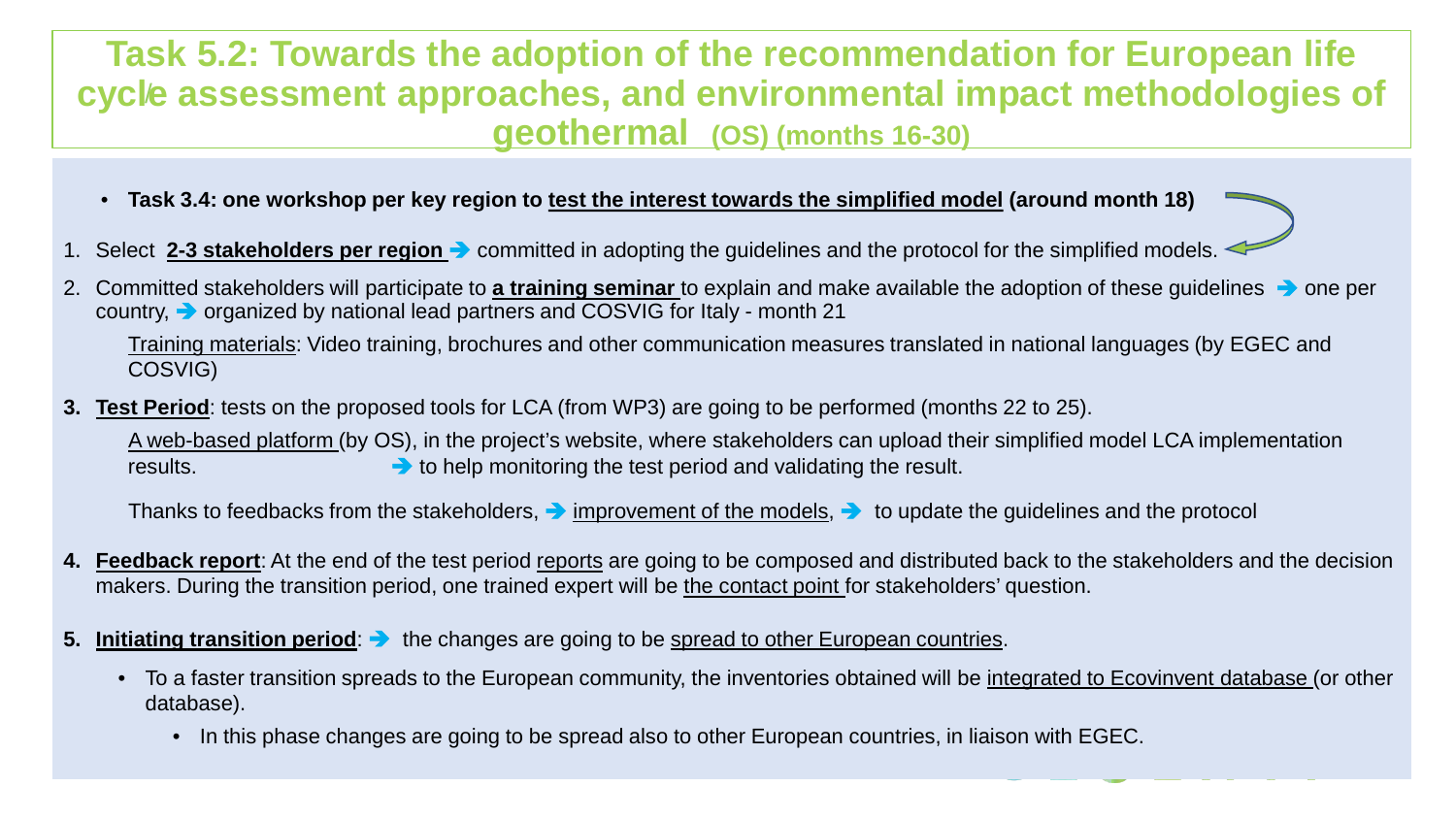## **Task 5.3: stakeholder involvement: adopt the tools**

#### **(COSVIG) (months 20-30)**

- **Adoption of the GEOENVI simplified models** on LCA by **all** market actors.
- **Stakeholder engagement** at the national level will pivot around 2 workshops.

The first workshops will serve to inform the participants about the project and strengthen their engagement in the process, (month 23)

The second round of workshops will be dedicated to present and discuss the solutions / actions derived from the project, (month 30)

- Experiences from the tests done in task 2 will be shared with all market actors.
- **Workshop** will be organised
	- by COSVIG and national lead partners
	- with the scientific contribution of ARMINES,
	- in each key regions of the 6 target countries.
- Market stakeholders mapped in task 1 will be invited to inform and investigate the interest in using the LCA guidelines.
- Discussion of the protocol to establish simplified parametrized model with the geothermal community and the LCA community.
- **WP 5 workshops might be organised jointly with WP 4 workshops with decision-makers.**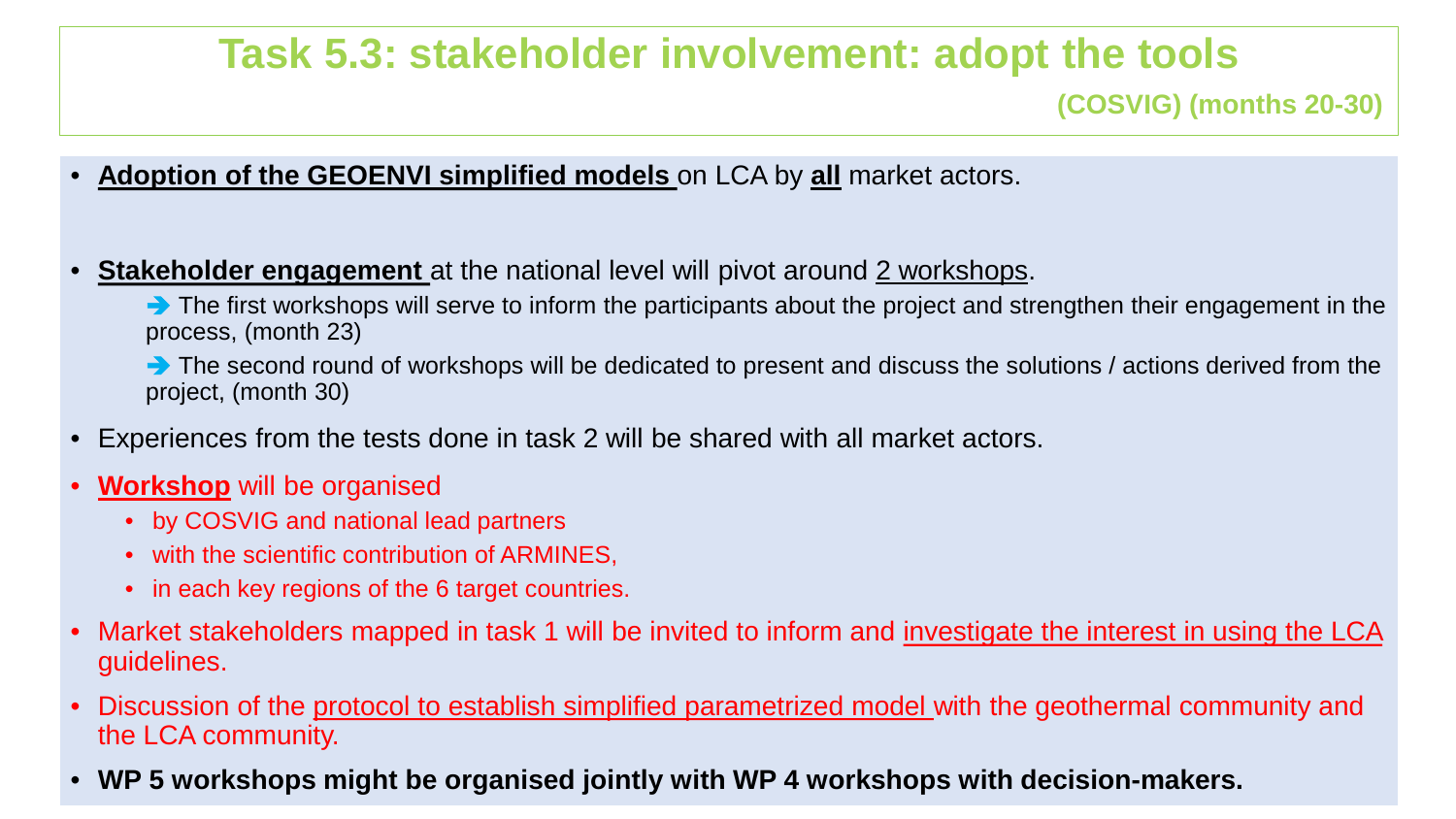# / **Deliverables**

|                   | <b>Title</b>                                                                                                                                                 | <b>Partner in</b><br>charge | <b>Deadline</b>        |
|-------------------|--------------------------------------------------------------------------------------------------------------------------------------------------------------|-----------------------------|------------------------|
| D <sub>5</sub> .1 | Reports on market actors mapping and engagement<br>strategies                                                                                                | <b>GEORG</b>                | Month 15<br>(Dec 2019) |
| D <sub>5.2</sub>  | Video training, brochures and training guidelines and<br>incentive mechanisms to promote simplified models to<br>market stakeholders (in national languages) | <b>EGEC</b>                 | Month 15<br>(Dec 2019) |
| D <sub>5.3</sub>  | Updated protocol to deliver simplified models for<br>geothermal installations                                                                                | <b>OS</b>                   | Month 30<br>(Apr 2021) |
| D <sub>5.4</sub>  | Feedback report with commitment letters from market<br><b>stakeholders</b>                                                                                   | <b>COSVIG</b>               | Month 30<br>(Apr 2021) |
| D <sub>5.6</sub>  | <b>Report on training seminar</b>                                                                                                                            | <b>OS</b>                   | Month 30<br>(Apr 2021) |
| D <sub>5.6</sub>  | Web-based platform for stakeholders (in national language<br>and into the GEOENVI website)                                                                   | <b>EGEC</b>                 | Month 30<br>(Apr 2021) |